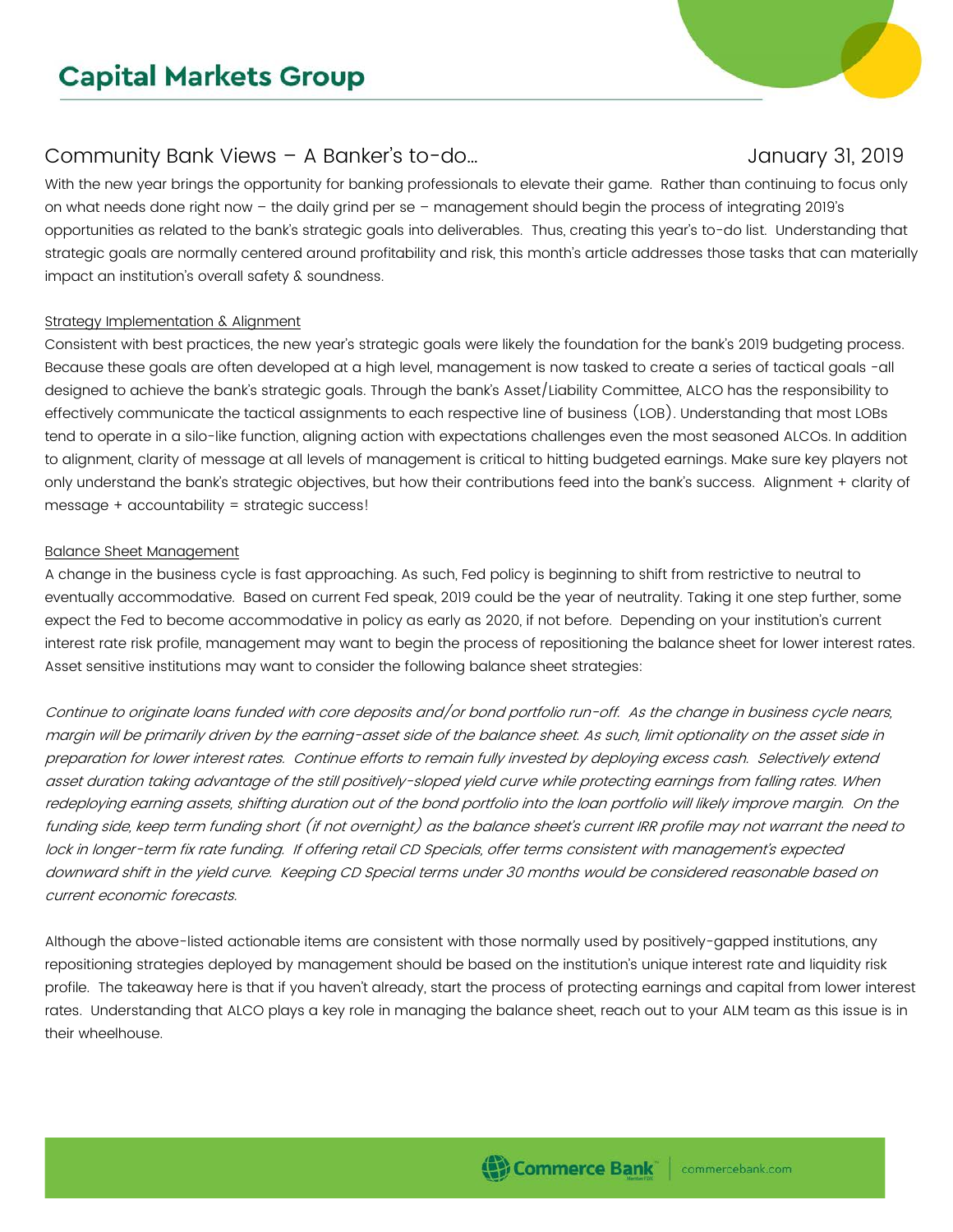### Model Management

While decision making at the community bank level relies on management's experience, reason and careful deliberation, analysis derived from the use of financial models play an important role in proper decisioning. Models turn information into analysis which then is used to make better decisions. While financial institutions use models in a wide range of applications, today's focus is on the Asset/Liability Simulation model – the tool that best measures the possible adverse effects on earnings and equity precipitated by movements in interest rates. Recent shifts in the treasury yield curve have elevated the importance of an effective ALM program. As such, management should consider, not just as best practices but as regulatory expectations, incorporating the following items into this year's deliverables:

- Key Assumption Review with primary focus on non-maturity deposit and prepayment assumptions. Institutions should strive to use assumptions that reflect the institution's profile and activities and generally avoid reliance on industry estimates or model defaults.
- Sensitivity Testing Sensitivity analysis tests the model's parameters without relating those changes to an underlying event or real-world outcome. Sensitivity analysis should focus on the most influential assumptions to identify key variables whose volatility may significantly affect interest rate risk (IRR) exposure.
- Stress Testing Stress analysis uses the model to predict a possible future outcome given an event or series of events. Stress analysis should consist of scenarios that are severe but plausible in light of the existing level of rates and the interest rate cycle. Stress scenarios could include, but are not limited to, the following:
	- o instantaneous and significant changes in the level of rates,
	- o substantial changes in rates over time,
	- o changes in the relationship between key rates,
	- changes in the slope and shape of the yield curve, and
	- o key assumption/sensitivity testing with primary focus on prepayment speeds and NMD decay & lag/betas.

Commonly performed stress tests include a combination of scenarios chosen from a matrix of sensitivity tests and rate scenarios, including the lengthening/shortening of decay rates, the shifting in lag/beta assumptions, the increase/decrease of prepayment speeds and the introduction of a credit event (deterioration in credit).

- Back Testing Back testing analysis allows management to compare model results to actual behavior in order to form an opinion as to whether the simulation model is predicting reasonable future earnings and equity balances. Backtesting is an integral part of a comprehensive asset liability management and IRR review process. When performed correctly, back-testing analysis can either confirm that the data and the assumptions are correctly forecasting present values and earnings or highlight areas that require attention. Back testing is never one and done. It should be continuous and ongoing.
- Statement of Certification If you haven't already, ask your ALM provider for the most current copy of the model's Statement of Certification confirming that a qualified 3rd party has performed an independent, external certification verifying that the model's underlying methodologies and mathematics are accurate, in-line with industry standards and consistent with the vendor documentation.
- Validation This is a biggie as it can be costly, particularly for smaller institutions. On the other hand, using nonvalidated models to manage risks to the institution is potentially an unsafe and unsound practice – using regulatory speak. Even when the risk is not particularly material, the reliance on non-validated models can be costly business practice. The assessment of the costs and benefits of model validations is subjective and context-driven and is the responsibility of bank management. To promote a sound process, regulators (OCC) provided a summary list of expectations, and suggest that formal policies and bank practices address the following:
	- o Decision makers understand the meaning and limitation of a model's results. Where the models are too abstract for non-specialists to understand the underlying theory, the bank must have a model reporting system in place that transforms the model's outputs into useful decision-making information without disguising the model's inevitable limitations.